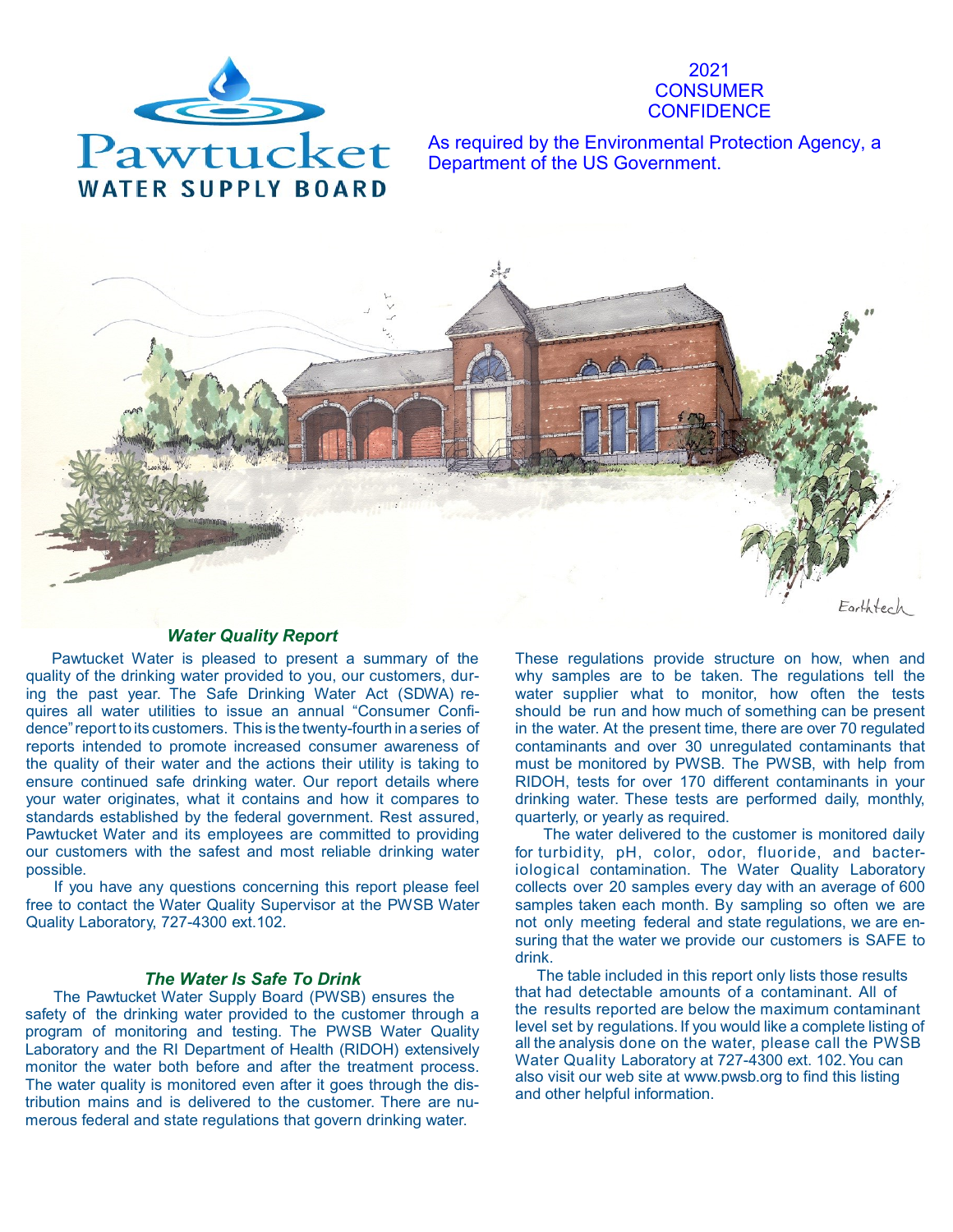#### **Reporting Period from January 1, 2021-December 31, 2021**

# **How do I read this table?**

 It's easy! This table shows the results of our water-quality analyses. Every regulated contaminant that we detected in the water, even in the most minute traces, is listed here along with the highest levels allowed by regulation (MCL), the ideal goals for public health, the amounts detected, the usual sources of such contamination, footnotes explaining our findings and a key to units of measurement.

| <b>Requlated Substances</b>                                      | <b>Period</b> | <b>Unit</b>                | <b>MCL</b>                                                              | <b>MCLG</b>    | <b>Detected</b><br>level              | Range           | <b>Major sources</b>                                                                                                                 | <b>SDWA</b><br><b>Violation</b> |
|------------------------------------------------------------------|---------------|----------------------------|-------------------------------------------------------------------------|----------------|---------------------------------------|-----------------|--------------------------------------------------------------------------------------------------------------------------------------|---------------------------------|
| Fluoride <sup>1</sup>                                            | 2021          | ppm                        | 4                                                                       | 4              | 0.77                                  | $0.56 - 0.77$   | Erosion of natural deposits: Water<br>additive which promotes strong<br>teeth; Discharge from fertilizers and<br>aluminum factories. | <b>NO</b>                       |
| Copper <sup>2</sup>                                              | 2019          | ppm                        | $AL=1.3$                                                                | 1.3            | 0.261                                 | $0.027 - 0.324$ | Corrosion of household plumbing<br>systems; Erosion of natural depos-<br>its; Leaching from wood preserva-<br>tives.                 | <b>NO</b>                       |
| $\textsf{lead}^3$                                                | 2019          | ppb                        | $AL=15$                                                                 | $\mathbf 0$    | 2.0                                   | $< 1.0 - 12.0$  | Corrosion of household plumbing<br>systems; Erosion of natural depos-<br>its.                                                        | <b>NO</b>                       |
| <b>Total Organic Carbon</b><br>(TOC)                             | 2021          | Removal<br>Ratio<br>Result | <b>TT</b>                                                               | <b>NA</b>      | 1.42 <sup>5</sup>                     | $1.17 - 2.06$   | Naturally present in the environ-<br>ment.                                                                                           | <b>NO</b>                       |
| <b>Total Coliform Bacteria</b>                                   | 2021          | <b>NA</b>                  | Presence of<br>Coliform bac-<br>teria in <5% of<br>monthly sam-<br>ples | $\mathbf 0$    | 0.00%                                 | 0.00%           | Naturally present in the environ-<br>ment.                                                                                           | <b>NO</b>                       |
| Turbidity <sup>4</sup>                                           | 2021          | <b>NTU</b>                 | <b>TT</b>                                                               | $\Omega$       | 0.285                                 | $0.048 - 0.285$ | Soil runoff.                                                                                                                         | <b>NO</b>                       |
| Chlorine                                                         | 2021          | ppm                        | 4                                                                       | 4              | 0.97 <sup>5</sup>                     | $0.04 - 1.69$   | Water additive used to control mi-                                                                                                   | <b>NO</b>                       |
| <b>Nitrate</b>                                                   | 2021          | ppm                        | 10                                                                      | 10             | 3.01                                  | $< 0.05 - 3.01$ | Erosion of natural deposits. Runoff<br>of fertilizer. Septic systems.                                                                | <b>NO</b>                       |
| <b>Total Trihalomethanes</b><br>(TTHM)                           | 2021          | ppb                        | 80                                                                      | <b>NA</b>      | $52.8^7$                              | $23.9 - 73.5$   | By-product of drinking water chlorin-<br>ation.                                                                                      | <b>NO</b>                       |
| Haloacetic Acids (HAA5) <sup>6</sup>                             | 2021          | ppb                        | 60                                                                      | <b>NA</b>      | 29.6 <sup>7</sup>                     | $11.9 - 48.1$   | By-product of drinking water chlorin-<br>ation.                                                                                      | <b>NO</b>                       |
| <b>Barium</b>                                                    | 2021          | ppm                        | $\overline{2}$                                                          | $\overline{2}$ | 0.042                                 | 0.042           | Erosion of natural deposits.                                                                                                         | <b>NO</b>                       |
| <b>Combined Radium</b><br>226/228                                | 2009          | pCi/L                      | 5                                                                       | $\mathbf 0$    | 1.02                                  | 1.02            | Erosion of natural deposits.                                                                                                         | <b>NO</b>                       |
| <b>Unregulated Substances</b>                                    | <b>Period</b> | <b>Unit</b>                | <b>MCL</b>                                                              | <b>MCLG</b>    | <b>Detected</b><br>level              | Range           | <b>Major sources</b>                                                                                                                 |                                 |
| Sodium                                                           | 2021          | ppm                        | 100                                                                     | <b>NA</b>      | 48.6                                  | $26.4 - 48.6$   | Erosion of natural deposits.                                                                                                         | <b>NO</b>                       |
| <b>Unregulated Contaminant</b><br>Monitoring Rule 4 <sup>8</sup> | <b>Period</b> | <b>Unit</b>                | <b>MCL</b>                                                              | <b>MCLG</b>    | <b>Detected</b><br>level av-<br>erage | Range           | <b>Major sources</b>                                                                                                                 |                                 |
| Manganese                                                        | 2019          | ppb                        | 300 <sup>9</sup>                                                        | <b>NA</b>      | 29.7                                  | $17.5 - 43.7$   | Erosion of natural deposits.                                                                                                         | <b>NO</b>                       |

1 Pawtucket Water adds fluoride to its treated water to prevent tooth decay and improve dental health in children.

2 @90th percentile, no site exceeded Action Level.

3 @90th percentile, no site exceeded Action Level. If present, elevated levels of lead can cause serious health problems, especially for pregnant women and young children. Lead in drinking water is primarily from materials and components associated with service lines and home plumbing. The Pawtucket Water Supply Board is responsible for providing high quality drinking water but cannot control the variety of materials used in plumbing components. When your water has been sitting for several hours, you can minimize the potential for lead exposure by flushing your tap for 30 seconds to 2 minutes before using water for drinking or cooking. If you are concerned about lead in your water, you may wish to have your water tested. Information on lead in drinking water, testing methods and steps you can take to minimize exposure is available from the Safe Drinking Water Hotline or at http:// www.epa.gov/safewater/lead.

4 For 2021, 0.285 ntu was the highest single turbidity measurement recorded. The lowest monthly percentage of samples meeting turbidity limit was 100%.

5 Running Annual Average.

6 These results represent the sum of 5 Haloacetic acids. HAA5s are required monitoring under the Disinfection By-Product regulation.

7 Locational Running Annual Average.

8 Unregulated contaminants are those that don't yet have a drinking water standard set by USEPA. The purpose for monitoring for these contaminants is to help the EPA decide whether the contaminants should have a standard.

9 EPA established a 10-day Health Advisory for Manganese of 300 parts per billion.

#### *Definitions:*

Maximum Contaminant Level or MCL: The highest level of a contaminant that is allowed in drinking water.

MCL's are set as close to the MCLG's as feasible, using the best available treatment technology. Maximum Contaminant Level Goal or MCLG: The level of a contaminant in drinking water below which there is no known or expected risk to health. MCLGs allow for a margin of safety. Action Level (AL): The concentration of a contaminant which, if exceeded, triggers treatment or

other requirement that a water system must follow.

Treatment Technique (TT): a required process intended to reduce the level of a contaminant in drinking water.

Variances and Exemptions: State or EPA permission not to meet an MCL or a treatment

# **Key To Table**

AL=Action Level MCL=Maximum Contaminant Level MCLG=Maximum Contaminant Level Goal NTU = Nephelometric Turbidity Units ppm = parts per million, or milligrams per liter (mg/l)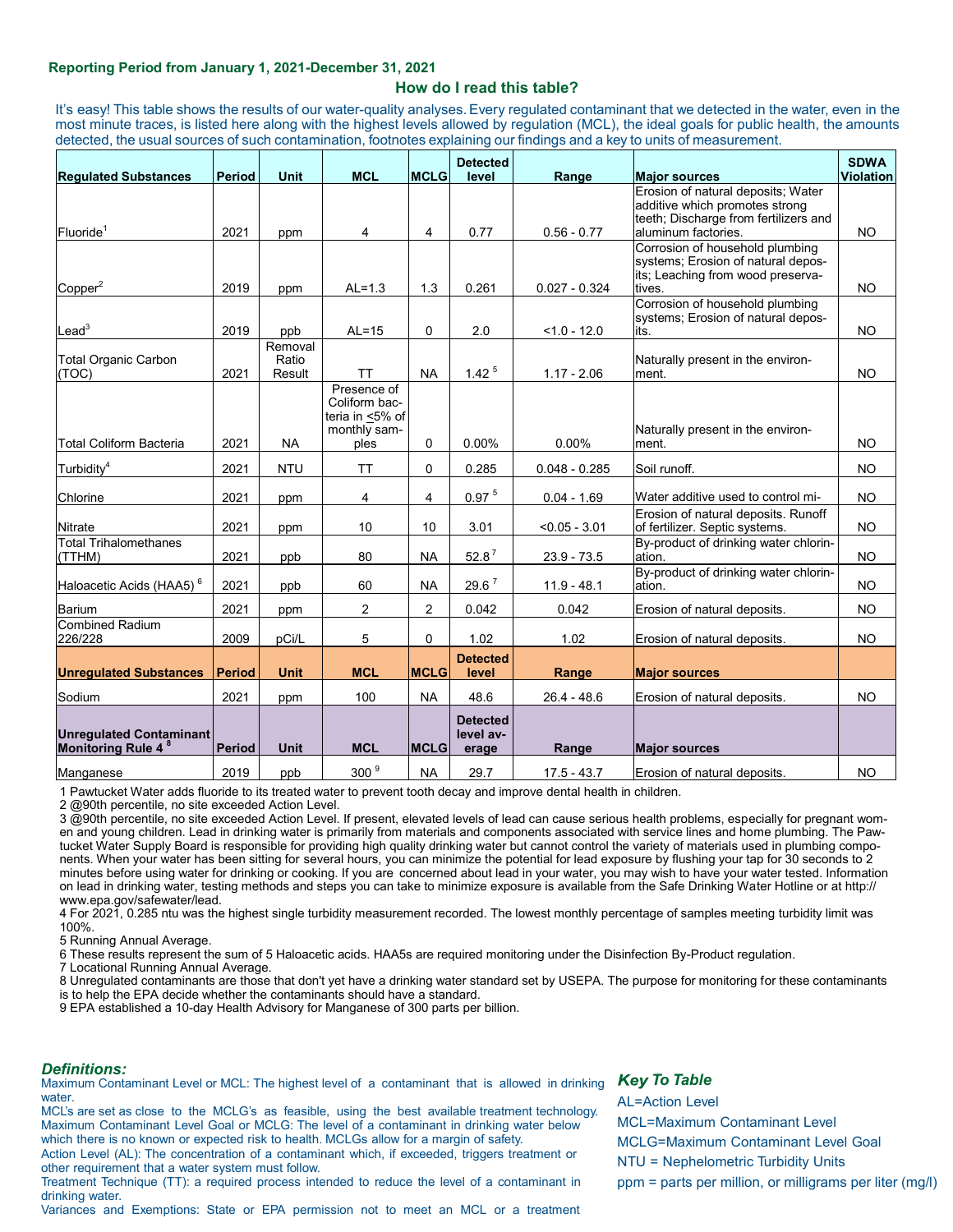# *Pawtucket Water Supply Board*

 The Pawtucket Water Supply Board is a semiautonomous agency of the City of Pawtucket, Rhode Island. The Pawtucket Water Supply Board operates a water system that serves the Cities of Pawtucket and Central Falls and the Valley Falls section of Cumberland. The Town of Cumberland purchases wholesale water from the Pawtucket Water Supply Board.

The Pawtucket Water Supply Board of Directors is comprised of six members. Four of those members are appointed by the Mayor of the City of Pawtucket and confirmed by the Pawtucket City Council. The fifth member is the Finance Director of the City of Pawtucket, who serves ex-officio. The sixth member is a City Councilor appointed by the Pawtucket City Council

The current board is: William Masuck, Chairperson, James Bradford, Vice Chairperson, Thomas Hodge, Mark Theroux, Joanna L'Heureux, City of Pawtucket Finance Director, and Michael Araujo, Pawtucket City Councilor.

### *Message From The Board*

The Pawtucket Water Supply Board (PWSB) is pleased to present this annual Consumer Confidence Report. The PWSB continues to produce and deliver high quality drinking water which meets or exceeds regulations set forth by the Federal Safe Drinking Water Act (SWDA). The PWSB will continue an aggressive capital improvement program which consists of the replacement or cleaning and lining of the distribution system piping network. The entire system is expected to be completed by 2022.

This report contains information and data regarding water quality, health information and financing. PWSB customers can look forward to the continued delivery of high quality drinking water well into the future. I trust that you will find the 2021 Consumer Confidence Report to be useful and informative.



 William W. Masuck **Chairperson** 

# *Source Water*

 The Pawtucket Water Supply Board supplies its customers with surface water and groundwater from the Abbott Run watershed. The Abbott Run watershed is approximately 27.4 square miles. The Pawtucket Water Supply Boards owns 3.2 square miles of watershed property and has purchased an additional 240 acres of conservation easements to protect raw water quality of the reservoirs.

# *How Can You Be Involved?*

Meetings of the Pawtucket Water Supply Board begin at 5 P.M. on the second Tuesday of every month and are open to the public. Meetings are held in the Board's conference room at 85 Branch Street headquarters in Pawtucket.

*El informe contiene informacion importante sobre la calidad del agua en su comunidad. Traduzcalo o hable con alguien que lo entienda bien.*

# *Mission Statement*

The mission of the Pawtucket Water Supply Board (PWSB) is to continue to implement comprehensive strategies to facilitate a water supply, transmission, and distribution system for our customers at an affordable rate that provides a reliable safe supply of potable water, in accordance with Federal and State Safe Drinking Water Act requirements, for domestic, commercial, industrial, municipal, fire flow, and all other needs.

# *Additional Health Information*

To ensure that tap water is safe to drink, EPA prescribes limits on the amount of certain contaminants in water provided by public water systems. FDA regulations establish limits for contaminants in bottled water.

Drinking water, including bottled water, may reasonably be expected to contain at least small amounts of some contaminants. The presence of contaminants does not necessarily indicate that water poses a health risk. More information about contaminants and potential health risk and effects can be obtained by calling the Environmental Protection Agency's Safe Drinking Water Hotline (800) 426-4791.

The sources of drinking water (both tap water and bottled water) include rivers, lakes, streams, ponds, reservoirs, springs, and wells. As water travels over the surface of the land or through the ground, it dissolves naturally-occurring mineral and radioactive material and can pick up substances resulting from the presence of animals or from human activity.

Contaminants that may be present in source water include:

**(A)** Microbial contaminants, such as viruses and bacteria which may come from sewage treatment plants, septic systems, agricultural livestock operations, and wildlife.

**(B)** Inorganic contaminants, such as salts and metals, which can be naturally occurring or result from urban storm water runoff, industrial or domestic wastewater discharges, oil and gas production, mining and farming.